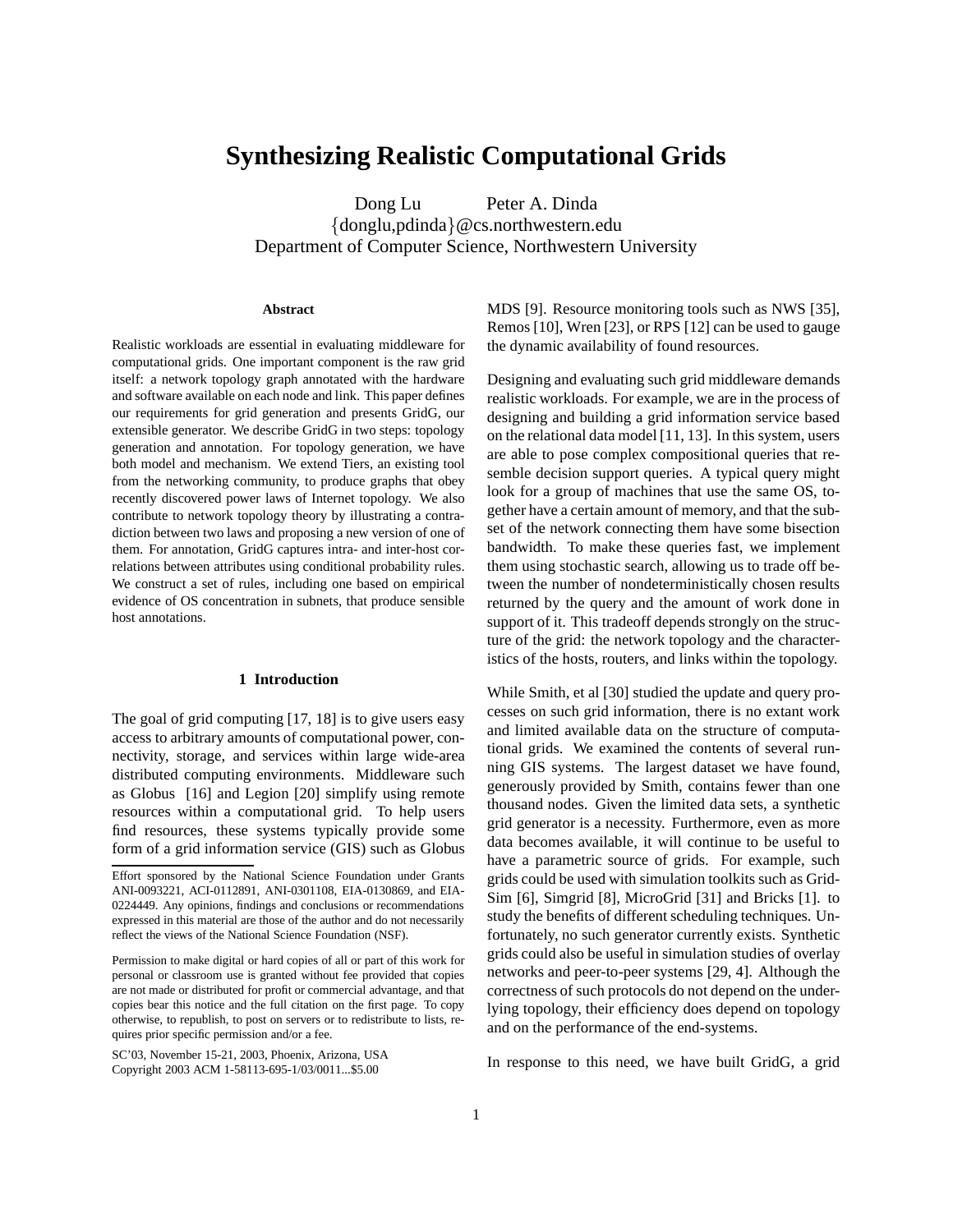generator. Our definition of a grid is an annotated directed graph in which the nodes represent hosts, routers, switches, and hubs, and the edges represent network links. The graph is thus a network topology that extends to the level of hosts. In addition, each node or edge is annotated with information relevant to its use as a part of a computational grid. A grid generator, such as GridG, produces a grid of a given number of hosts. It must meet the following requirements:

- It must produce a realistic network topology. Much is known about the properties of real network topologies: they are connected, and they have hierarchical structures. Furthermore, wide-area network topologies, including the Internet, have recently been found to follow certain topological power laws [15]. A good generator will provide both structure and follow the power laws [32].
- It must generate realistic annotations for hosts and network components. For a host, it should at least provide the architecture type, processor type and speed, number of processors, memory size, disk size, hardware vendor, operating system, and available software. For a link, it should provide the hardware bandwidth and latency. For routers and switches, it should specify the aggregate backplane or switching fabric throughput and latency. It should capture correlations between different attributes (for example, we might expect that memory size increases with processor speed with high probability), and between nearby components (for example, a high speed router is unlikely to be connected only to a few slow links).

The networking community has produced a wide range of topology generators, including random Waxman [33], Tiers [14, 7], Inet [21, 34], etc. These generators either meet the structure requirement or they meet the power-law requirement. GridG starts with the output of a structure-oriented topology generator (we currently use Tiers) and adds redundancy to it in such a way as to make it conform to the power laws. As far as we are aware, this makes it the first topology generator that provides structured topologies that obey the power laws.

GridG in fact directly enforces only one power law, the so-called outdegree exponent power law. Its outputs, however, show obedience to all the other laws as well. In studying the unreasonable effectiveness of the outdegree law, we discovered a new fact: it is either the case that the so-called rank exponent power law is not actually a power law, or that it is more significant than the others. We believe that the former is actually the case, but that over the typical range that is considered, a power law is a useful approximation. At this point, we believe the outdegree law is more significant and that the other power laws can be derived from it.

GridG provides mechanisms for annotating each node and edge. These mechanisms are currently based on usersupplied empirical distributions and conditional probability rules. The rules enforce correlations between different attributes on the same graph element and correlations between different graph elements that are close to each other. Distributions and rules can be determined by measurement. For example, we discovered OS concentrations on all the class C IP subnets we probed with nmap most subnets appear to have a dominant operating system. These kinds of clustered attributes are very important for Grid modeling, resource allocation and scheduling research, because much of the resource allocation and scheduling work that has proved successful depends on clustered homogeneity of such attributes. We added this optional rule to GridG as an example of capturing correlation between attributes on nearby graph elements. We also added optional rules correlating the different attributes of a host that are not measurement based, but reflect the sensible beliefs most people have of how machines are configured.

Unfortunately, very little is known about the characteristics of a grid or network that are represented by the annotations. We point to the information that we think is necessary to develop models of these little studied network and host characteristics. The successful collection of this kind of data, and the models that could be developed from it are a very exciting research opportunity.

In the following, we begin by presenting the overall architecture of GridG in Section 2. While GridG can apply any number of transformations to produce a grid, there are two core steps: topology generation and annotation. In Section 3, we describe how topology generation is done and demonstrate that GridG conforms to the power laws of Internet topology. Section 4 discusses our insights into those laws, including the apparent contradiction between two of them. Section 5 describes the GridG mechanisms for annotation, outlines the requirements of a model for annotation, discusses the OS concentration phenomenon, and describes the open research questions posed by the need for such a model and how we are attempting to address them. Finally, Section 6 concludes the paper.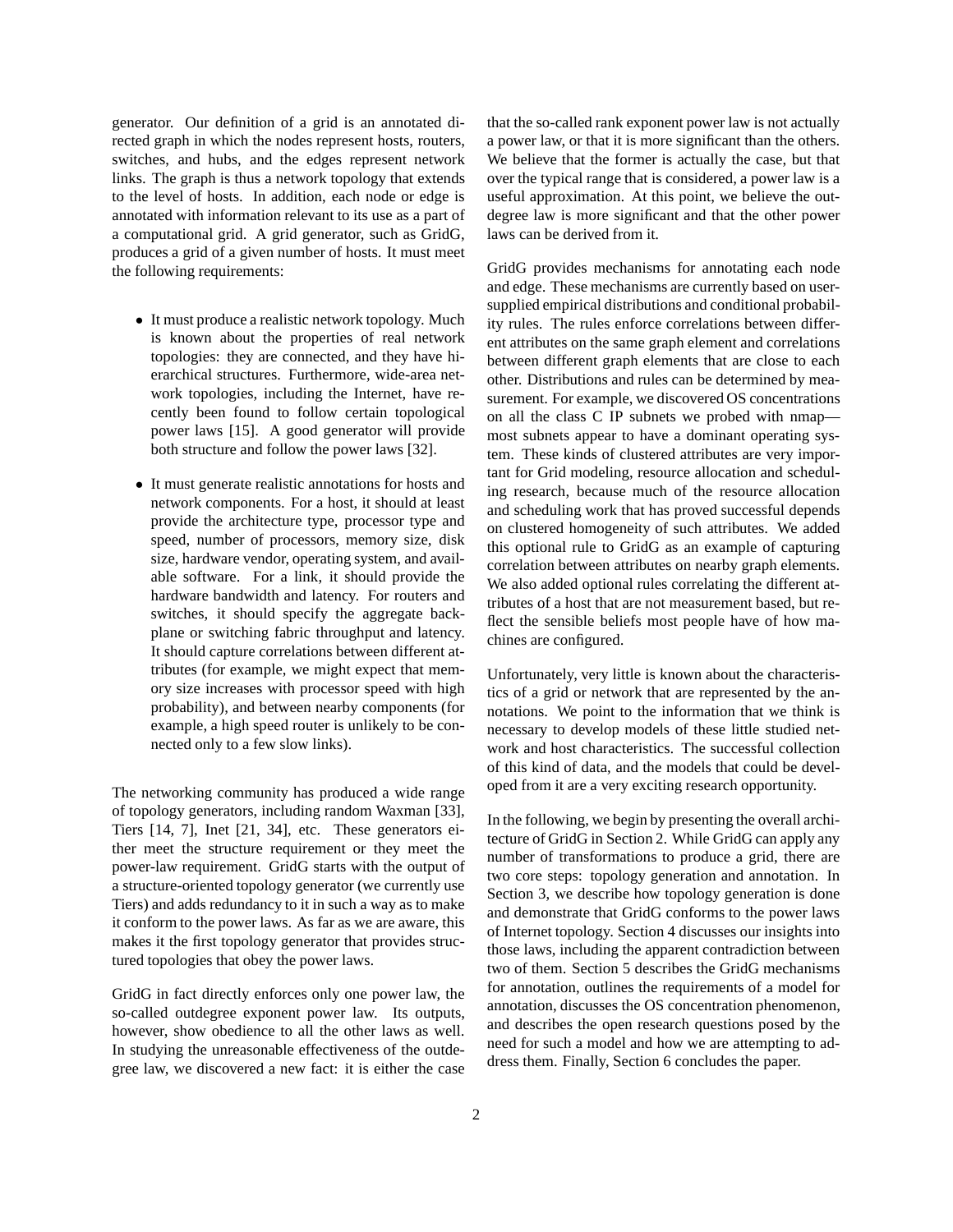GridG version 1.0 is available online at the following URL: http://www.cs.northwestern.edu/ $\sim$ urgis/GridG.

## **2 Architecture**

GridG is implemented as a sequence of transformations on a text-based representation of an annotated graph. The transformations are generally written in Perl, although this is not a requirement. Figure 1 illustrates how these transformations are composed to generate a grid. Currently, we begin with a structured graph without redundancy that is generated by the Tiers topology generator. The number of networks at each level of the topology is the primary input. This also indirectly specifies the number of hosts. The first transformation enforces the power laws by adding extra links to the graph. The outdegree exponent is main input. The next transformation annotates the graph according to user-defined empirical distributions on and correlations over attributes such as memory and CPU. Additional transformations can be added. For example, we can add clusters to sites on the grid. The final output can then be visualized with DOT, used for GIS evaluation, or for other purposes.

## **3 Topology**

GridG generates topologies comprised of hosts, routers, and IP layer links. In GridG's graphs, nodes in WANs and MANs are routers while nodes in LANs are hosts. Routers have switching capability and several IP interfaces while hosts have computing and storage resources.

Recent research [5, 3, 22] shows that many natural and artificial networks follow the so-called outdegree power law, including such examples as molecules in a cell, the power grid, the World Wide Web, species in an ecosystem, and people in a social group. In particular, recent work [15, 28] show that not only does the Internet topology [15] follow this power law, but also the peer-to-peer sharing overlay network Gnutella [28]. Like the Gnutella network, future grids will be embedded in the Internet topology and thus will likely follow its rules.

## **3.1 Power laws of Internet topology**

Faloutsos, et al [15] identified three power laws and one approximation in their influential 1999 paper. Figure 2 summarizes these laws. (Figure 3 summarizes the symbols used in this paper.) The rank exponent law says that the outdegree,  $d_v$ , of a node v, is proportional to the rank

|               | Rank exponent      | $d_v \propto r_v^R$                 |
|---------------|--------------------|-------------------------------------|
| Power Laws    | Outdegree exponent | $f_d \propto d^O$                   |
|               | Eigen exponent     | $\lambda_i \propto i^{\varepsilon}$ |
| Approximation | Hop-plot exponent  | $P(h) \propto h^H$                  |

**Figure 2:** Power laws of Internet topology.

of the node,  $r_v$ , raised to the power of a constant R. In our examples and evaluation, we choose to parameterize our power laws according to the router-level data in the Faloutsos paper. The parameterized rank exponent law is

$$
d_v = \beta r_v^R = \exp(4.395) \cdot r_v^{-0.49} \tag{1}
$$

The omitted constant term does not affect our results and is commonly dropped [2]. Another useful form of the rank exponent power law is

$$
r_v = \left(\frac{d_v}{\beta}\right)^{\frac{1}{R}}\tag{2}
$$

The outdegree exponent law says that the frequency,  $f_d$ , of an outdegree  $d$ , is proportional to the outdegree raised to the power of a constant  $O$ . Parameterizing the law using the Faloutsos router-level data, we have

$$
f_d = \alpha d^O = exp(8.52) * d^{-2.49}
$$
 (3)

A node's ranking is defined in the following way, conforming with the Faloutsos paper. We do a topological sort of the nodes in decreasing order of outdegree. We then assign ranks according to this ordering and the number of nodes in each equivalence class. All  $n_1$ nodes in the class with largest outdegree are assigned rank  $r_v = 1$ . All  $n_2$  nodes in the class with the second largest outdegree are assigned rank  $r_v = 1 + n_1$ . This accumulation continues such that all nodes in the class with the kth largest outdegree are assigned rank  $r_v = 1 + n_1 + n_2 + \ldots + n_{k-1}$ . For example, if there are 1000 nodes with outdegree larger than 3, and there are 100 nodes with outdegree 3, then the nodes with outdegree 2 will be ranked 1101. All nodes with same outdegree have the same ranking.

The Eigen exponent power law says that the eigenvalues,  $\lambda_i$ , of a graph are proportional to the order, i, raised to the power of a constant  $\varepsilon$ . Here, the topology graph is represented as an adjacency matrix and its eigenvectors and eigenvalues are found. The eigenvalues represent the contribution of each eigenvector to the graph, in decreasing order.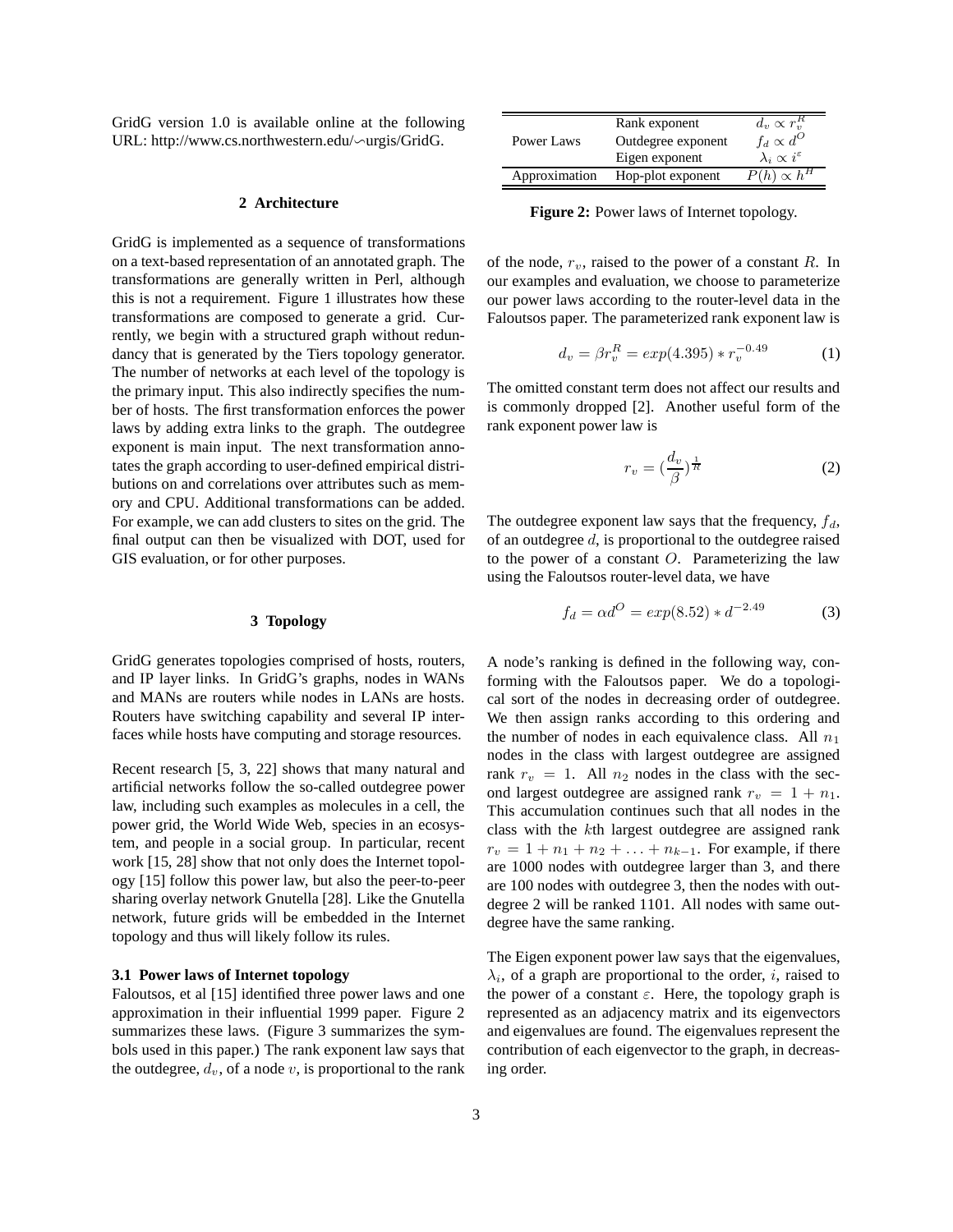

**Figure 1:** GridG Architecture.

| Symbol           | Description                                    | <b>Typical Values or Constraints</b>            |
|------------------|------------------------------------------------|-------------------------------------------------|
| $\boldsymbol{R}$ | Rank exponent                                  | $\approx -0.488$ at router level                |
| Ω                | Outdegree exponent                             | $\approx -2.487$ at router level                |
| ε                | Eigen exponent                                 | $\approx -0.177$ at router level                |
| H                | Hop-plot exponent                              | $\approx$ 2.84 at router level                  |
| $d_v$            | Outdegree of node $v$                          | $1 \leq d_v \leq MaxD$                          |
| MaxD             | Theoretical maximum outdegree                  | $MaxD = e^{-\frac{\log \alpha}{D}}$             |
| $r_v$            | Ranking of node $v$                            | All nodes with same outdegree have same ranking |
| $f_d$            | Frequency of outdegree d                       | Number of nodes with outdegree d, $f_d > 1$     |
| $\hbar$          | Number of hops                                 |                                                 |
| $\lambda_i$      | The $i^{th}$ biggest eigenvalue of the graph   |                                                 |
| P(h)             | Total number of pairs of nodes within $h$ hops |                                                 |
| N                | Total number of nodes in the graph             |                                                 |
| $\beta$          | Constant in equation 1                         | $\approx exp(4.395)$ at router level            |
| $\alpha$         | Constant in equation 3                         | $\approx exp(8.52)$ at router level             |

**Figure 3:** Symbols used in this paper.

The hop-plot exponent law is listed as an approximation by Faloutsos, et al. It says that the total number of pairs of nodes,  $P(h)$ , within h hops, is proportional to the number of hops raised to the power of a constant, H.

#### **3.2 Current graph generators**

There are mainly three types of topology generators in use: random [33], hierarchical, and degree-based. Debates as to which type is better for Internet graph generation have persisted over a long period of time [32]. Our belief is that a good graph generator should produce a clear hierarchy that also follows the discovered power laws. Hierarchical generators such as Tiers [7, 14] and Transit-Stub [7] can generate a clear hierarchical network, but the graphs don't follow the power laws by nature. The degree-based generators, such as Inet [21, 34], Brite [24], the CMU power law graph generator [27] and PLRG [2], generate graphs that follow the power laws, but have no clear hierarchical structure. The topologies generated by GridG follow the power laws *and* have a clear three-level hierarchy.

## **3.3 Algorithms**

GridG takes the output of a basic graph generated by Tiers as its input. This input graph has no redundant links. GridG adds links to the graph according to the outdegree power law. Hence, the graphs generated by GridG have a clear three-level hierarchical structure and follow the power laws. The following is a more detailed description.

- 1 Generate a basic graph without any redundant links using Tiers. Tiers itself has several parameters, specifically the number of nodes and networks at each level of hierarchy. Translate the graph into GridG's native format. This basic graph has three levels of hierarchy: WAN, MAN, and LAN. At each level, the nodes are connected by a minimum spanning tree. Each lower level network is connected to one node on the higher level network. The graph is guaranteed to be connected.
- 2 Assign each node an outdegree at random using the outdegree power law as the distribution. The probability  $P(k)$  that a vertex in the network interacts with k other nodes decays as a power law. This probability is scale-free, meaning that we can extend graphs of any size in this manner [5]. Nodes of outdegree one deviate from the power law as described by Faloutsos, et al [15, Figure 6(b)]. We set  $f_1 = f_2$  as this is the case for real router level data. Given outdegree  $d = 2, 3...$   $MaxD$ , we calculate the corresponding frequencies according to  $f_d = exp(8.9)d_v^{-2.486}$ , where 8.9 and  $-2.486$  are the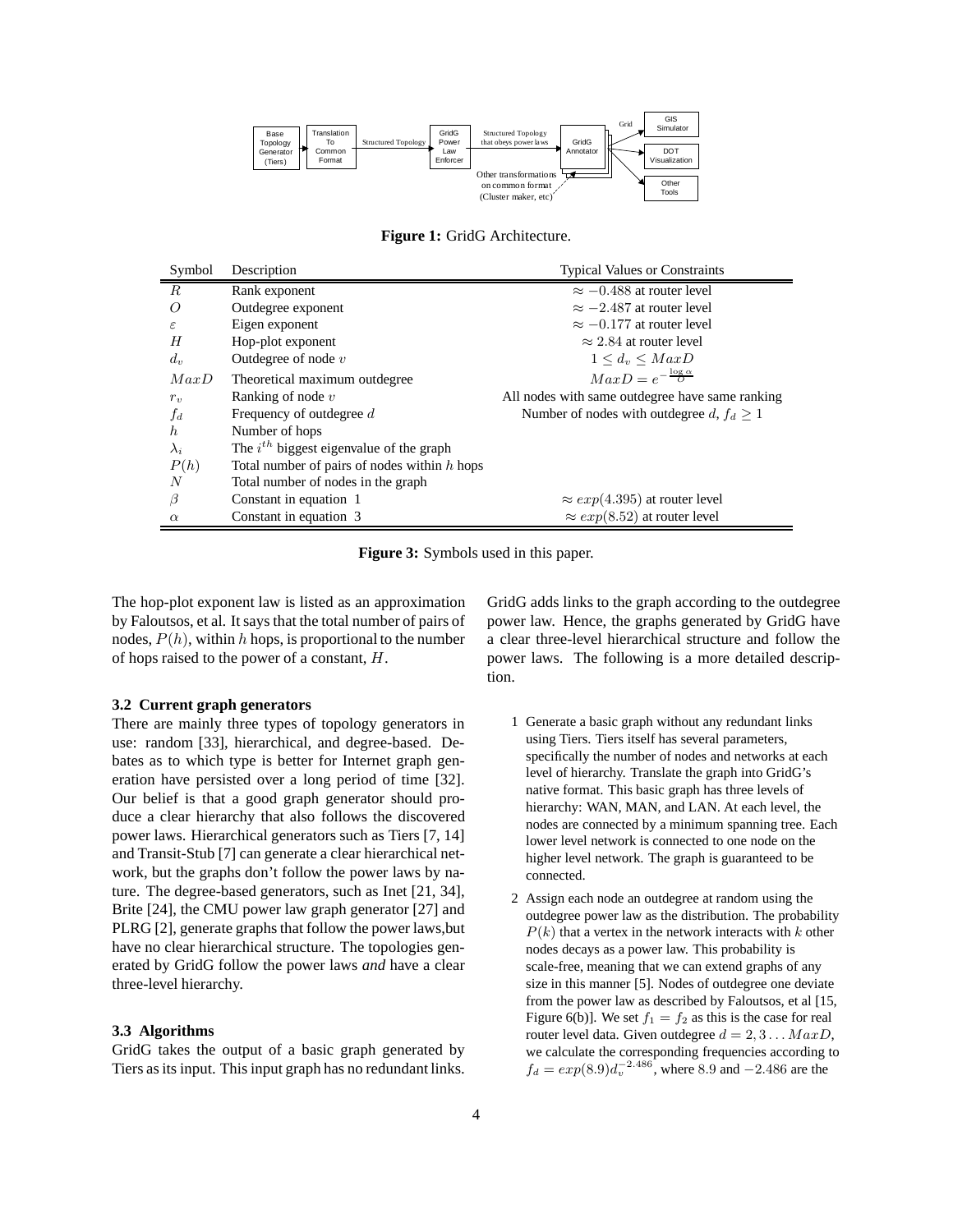|                    | <b>Internet Routers</b> | GridG   | Tiers   |
|--------------------|-------------------------|---------|---------|
| Rank exponent      | $-0.49$                 | $-0.51$ | $-0.18$ |
| $\,R^2$            |                         | 0.94    | 0.89    |
| Outdegree exponent | $-2.49$                 | $-2.63$ | $-3.4$  |
| $R^2$              |                         | 0.97    | 0.55    |
| Eigen exponent     | $-0.18$                 | $-0.24$ | $-0.23$ |
| $\,R^2$            |                         | 0.97    | 0.97    |
| Hop-plot exponent  | 2.84                    | 2.88    | 1.64    |
| $\,R^2$            |                         | 0.99    | 0.99    |

|  |  |  |  |  | Figure 4: GridG topology generator evaluation. |
|--|--|--|--|--|------------------------------------------------|
|--|--|--|--|--|------------------------------------------------|

defaults for parameters given a configuration file.  $N = \sum_{i=1}^{MaxD} f_i$ , where N is the total number of nodes in the graph. We then generate a random number  $x$ between 1 and N for each node, if  $x \leq f_1$ , the node is assigned outdegree 1; if  $f_1 < x \le f_1 + f_2$ , the node is assigned outdegree 2; if  $f_1 + f_2 < x \le f_1 + f_2 + f_3$ , the node is assigned outdegree 3, etc.

- 3 Calculate the remaining outdegree of each node after taking the links of the minimum spanning tree into consideration.
- 4 Add redundant links to the graphs by randomly choosing pairs of nodes with remaining outdegree  $> 0$ . Nodes at higher levels (e.g., WAN) are given priority over nodes at lower levels (e.g., MAN). Continue to add more redundant links until no pairs of nodes with positive outdegree can be found.

# **3.4 Evaluation**

In this section, we show that the graphs generated by GridG follow the power laws. For comparison, the basic graph generated by Tiers is also shown in our figures. The basic graph was generated by "Tiers 1 50 10 500 40 5 1 1 1 1 1", meaning one WAN containing 50 MANs, each containing 10 LANs. The WAN contains 500 nodes, while the MANs and LANs contain 40 and 5 nodes, respectively. This is similar to the parameters used in other evaluations [32].

Figure 4 shows that the exponents of the topology generated by GridG match router level data from the Faloutsos paper much better than those of the basic Tiers graph. The coefficients of determination,  $R^2$ , represent how well a power law fits the generated data. We can see that GridG produces  $R^2$  values close to 1, the ideal. The exponents in Figure 4 are the slopes in Figures 5, 6, 7, and 8.

Figure 5 is a log-log plot of outdegree versus ranking. We can see that a linear fit on this graph explains the relationship for GridG's topology very well. The divergence at small ranks is quite interesting and shows up in studies



**Figure 5:** Log-log plot of Outdegree vs. Ranking.



**Figure 6:** Log-log plot of Frequency vs. Outdegree.

of real topologies including Faloutsos, et al [15, Figure 4(b)] and Medina, et al [25, Figure 6]. Removing the three diverging datapoints from Figure 5 increases  $R^2$  to 0.99. In Section 4, we will describe a potential new rank law that models this divergence and can be derived from the outdegree law.

Figure 6 shows a log-log plot of frequency versus outdegree. GridG follows the outdegree exponent power law very well except when outdegree equals 1, which is not plotted in the graphs. We have already noted that this divergence is intentionally induced to better match real topologies.

Figure 7 is a log-log plot of the number of pairs nodes within  $h$  hops versus number of hops  $h$ . Clearly, GridG's topology conforms to this power law.

Figure 8 is a log-log plot of the eigenvalues in decreasing order. We can see that GridG agrees very well with this power law, though our exponents deviate slightly from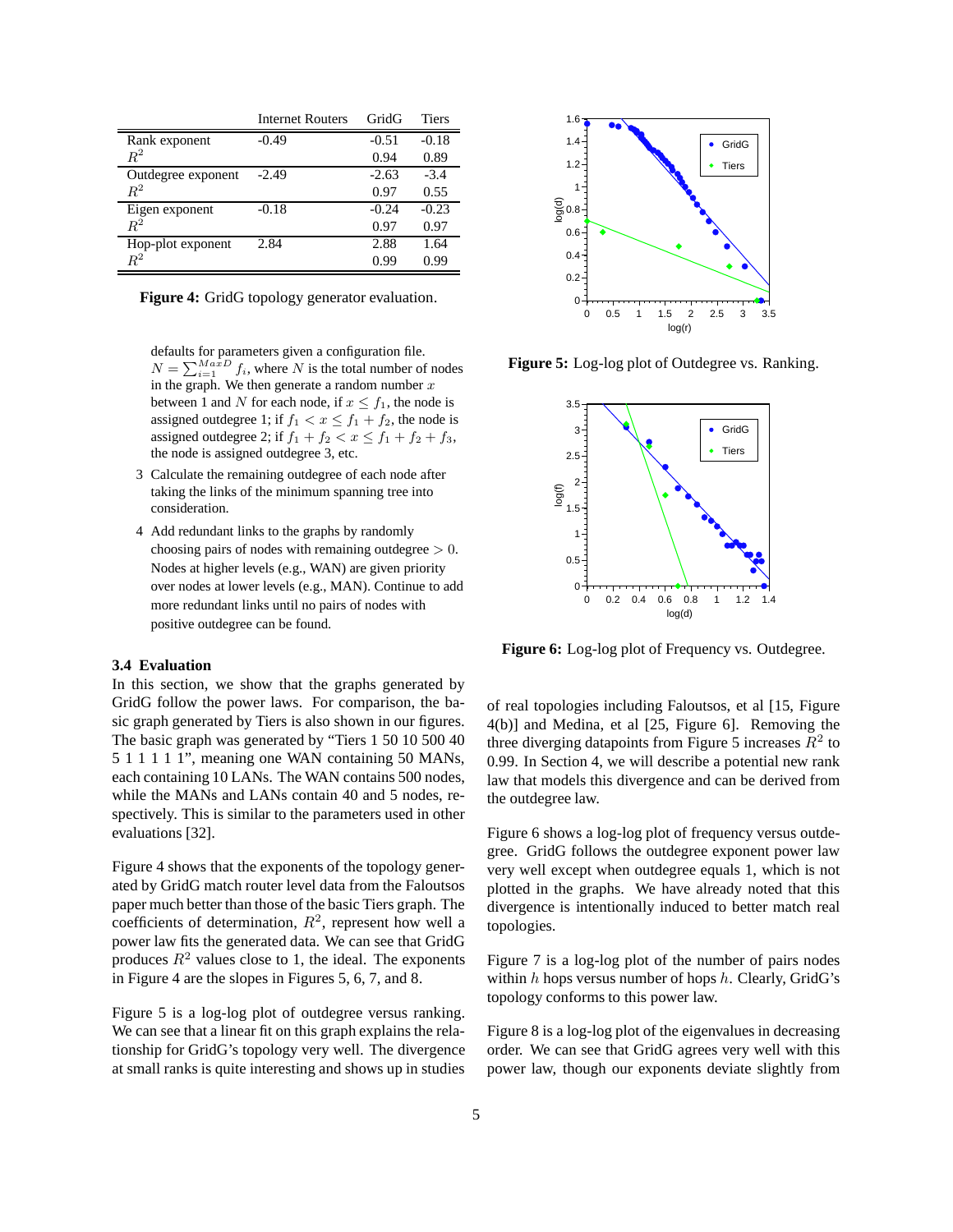

**Figure 7:** Log-log plot of number of pairs of nodes within h hops vs. number of hops h.



**Figure 8:** Log-log plot of eigenvalues in decreasing order.

the data given by Faloutsos, et al [15].

## **4 Relationships among power laws**

Several recent graph generators [21, 34, 2, 27] and GridG generate graphs according to the outdegree law only. However, the generated graphs follow all four power laws! Why is this possible? A possible reason is that the power laws (Figure 2) are closely interrelated. A recent paper [5] proposed incremental growth and preferential connectivity to explain the phenomenon and origin of the outdegree law. Medina, et al found that the hop and eigenvalue power laws were followed by all the topologies they considered [25]. Mihail and Papadimitriou have shown that the eigenvalue law follows from the outdegree law [26].

In the following, we show that the outdegree law follows



**Figure 9:** Log-log plot of derived f-d law.

from the rank law. It does not appear, although we can not prove, that the rank law follows from the outdegree law. This suggests one of several possibilities:

- The rank law is strictly more descriptive than the outdegree law.
- The rank law is wrong.
- The outdegree law is wrong.

The evidence against the first and third possibilities is the unreasonable effectiveness of using the outdegree law to generate graphs that appear to follow all of the laws. Furthermore, as we noted earlier, the rank/outdegree relationship diverges from a strict power law in actual topologies at small ranks. Finally, earlier work has shown that the eigenvalue law follows from the outdegree law and that most networks exhibit the eigenvalue and hop-plot laws.

Our belief is that the second possibility is the case. We show that it is possible to derive a power law like rank law from the outdegree law that captures the divergence seen in real topologies and gives the appearance of a power law over much of its range. This also would explain the surprising effectiveness of only using the outdegree law in graph generation. We advocate the following relationship among the laws: New rank law  $\Longleftrightarrow$  Outdegree law  $\Longrightarrow$  Eigenvalue law.

## **4.1 Rank law** =⇒ **outdegree law**

Starting from the rank law, we derive a form of the outdegree law. Let  $f_d$  be the frequency of nodes with outdegree equal to  $d$ , or the number of nodes with outdegree  $d$ . Let  $r_d$  be the ranking of the nodes with outdegree d. Similarly, let  $r_{d-1}$  be the ranking of the nodes with outdegree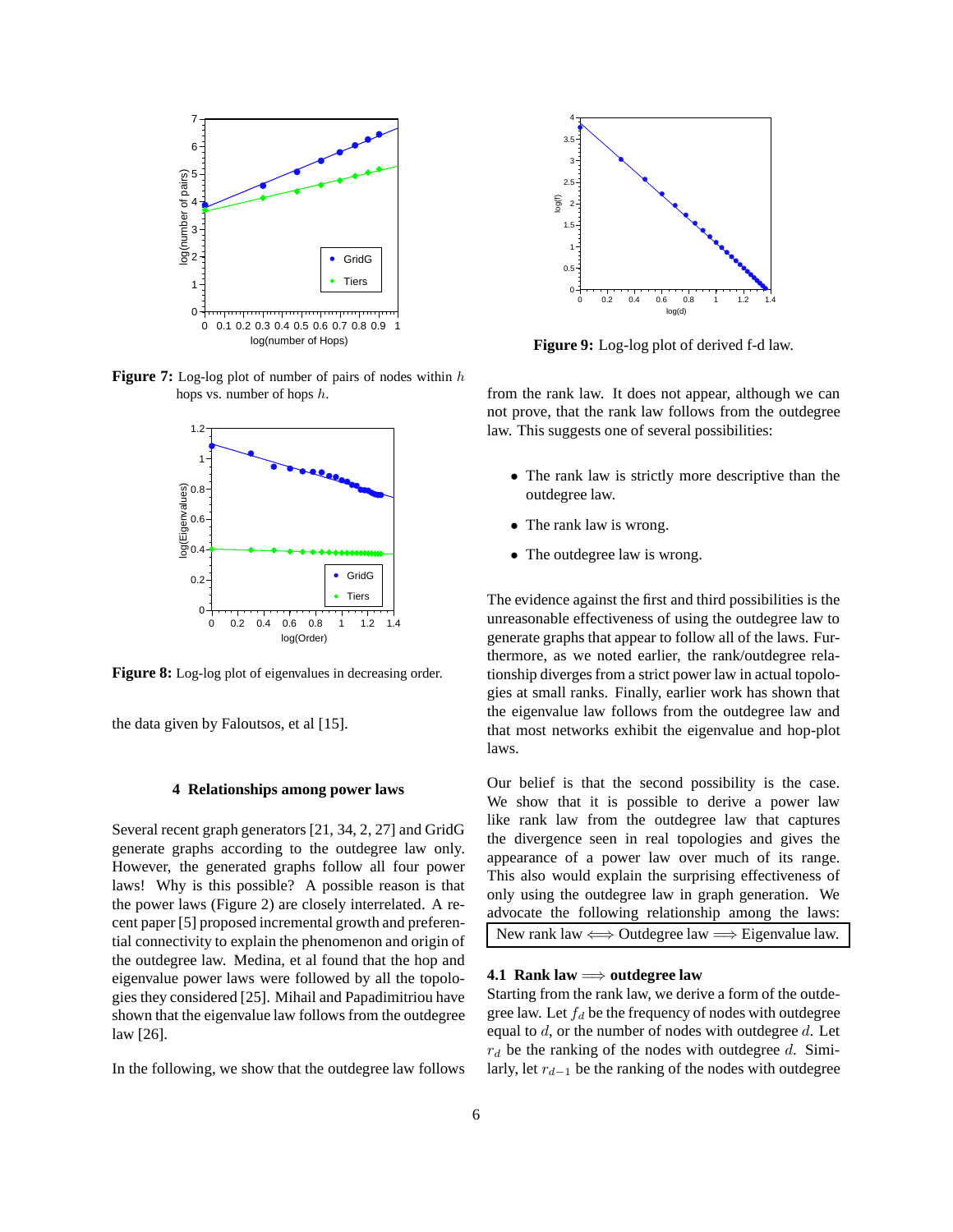equal to  $d-1$ . Given the outdegrees d and  $d-1$ , and the ranking of nodes with those outdegrees, the frequency of outdegree  $d$  is

$$
f_d = r_{d-1} - r_d \tag{4}
$$

Now, substitute for  $r_{d-1}$  and  $r_d$  their values according to the rank law (Equation 2). This gives

$$
f_d = \left(\frac{d_v - 1}{\beta}\right)^{\frac{1}{R}} - \left(\frac{d_v}{\beta}\right)^{\frac{1}{R}}\tag{5}
$$

To simplify further,

$$
f_d = \beta^{-\frac{1}{R}} \left[ (d_v - 1)^{\frac{1}{R}} - d_v^{\frac{1}{R}} \right]
$$
 (6)

This relationship is itself a power law that associates frequency and outdegree. Figure 9 shows the log-log plot of this derived outdegree law (Equation 6). We have derived an outdegree power law from the rank power law.

#### **4.2 Outdegree law** ⇐⇒ **new rank law**

Starting from the outdegree law, we attempted to derive a power law for the rank-outdegree relationship. Our end result is a rank law which is not a power law. If our reasoning is correct, then this shows that the rank law can not be derived from the outdegree law. As discussed earlier, we believe that the new rank law, which we derive from the outdegree law, is more accurate than the original rank law in that it fits actual topology data better.

First, note that

$$
\sum_{d=1}^{MaxD} f_d = N \tag{7}
$$

where  $N$  is the total number of nodes in the graph,  $MaxD$  is the maximum outdegree and  $f_d$  is the number of nodes with outdegree d, or the frequency of outdegree d. The minimum frequency is 1, so we must make sure that  $f_d = \alpha d^O \ge 1$  (Equation 3). Substituting, we see that

$$
MaxD = e^{-\frac{\log \alpha}{O}} \tag{8}
$$

From the definitions of rank and frequency, we get

$$
r_v = 1 + \sum_{d=d_v+1}^{MaxD} f_d
$$
 (9)

That is, the rank of the nodes with outdegree  $v$  is equal to one plus the total number of nodes with outdegree bigger than  $d_v$ . Using the outdegree law (Equation 3), we get

$$
r_v = 1 + \alpha \sum_{d=d_v+1}^{MaxD} d^O = 1 + N - \alpha \sum_{d=1}^{d_v} d^O \qquad (10)
$$



**Figure 10:** Log-log plot of derived d-r law.



**Figure 11:** Log-log plot of derived d-f law using the new d-r law.

If we assume that  $O$  is a negative rational number, as shown in paper [15], we can then derive the following relationship between rank and outdegree:

$$
r_v = 1 + N - \alpha[\zeta(-O) - \zeta(-O, 1 + d_v)] \tag{11}
$$

Here,  $\zeta(t) = \sum_{n=1}^{\infty} \frac{1}{n^t}$  is the Riemann Zeta function, and  $\zeta(-0, 1+d_v) = \sum_{n=1+d_v}^{n=1} n^{\alpha}$ 

Figure 10 is a log-log plot of this derived rank law. Surprisingly, this derived law is not an ideal power law—it is far from a straight line. If our derivation is correct, it is clear that the rank law does not follow from the outdegree law. Furthermore, our derived law is a better fit to the actual observed topologies than the rank law. A close look at Figure 10 shows that when rank  $r > \approx 37$ , the relationship between log rank and log outdegree is nearly a straight line, giving the appearance of a power law relationship. The divergence for  $r \leq \approx 37$  is similar to that shown for the actual router level topology in Faloutsos, et al [15, Figure 6(b)].

Figure 11 shows the log-log plot of the outdegree and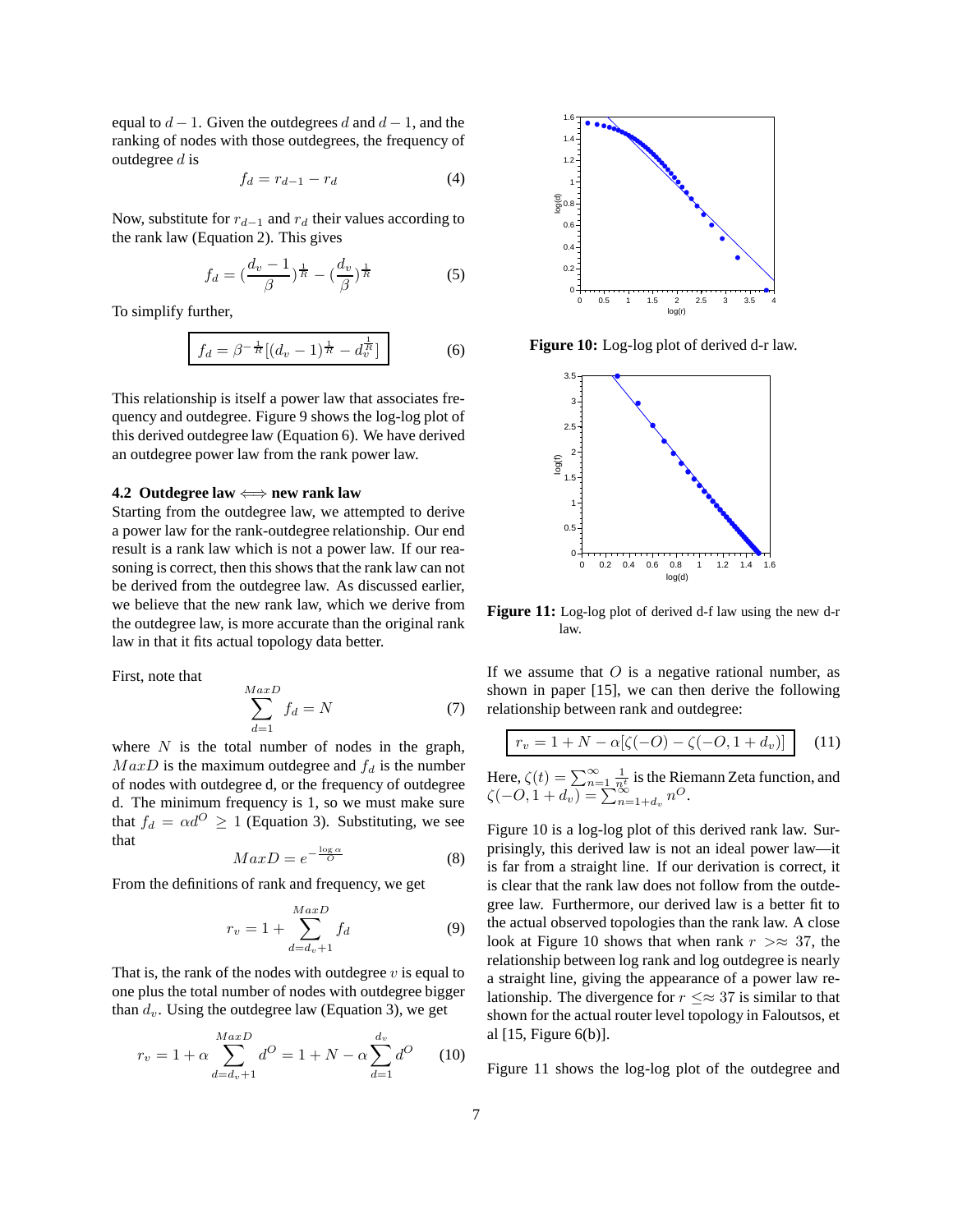frequency relationship that can be derived from the new rank law (Equation 11) and Equation 4.

## **5 Annotations**

In addition to producing a realistic topology that extends to the level of hosts, a grid generator must also annotate the topology with the attributes of its links, routers, switches, and hosts.

As to the network link bandwidth and latency, we can rely on the output of the underlying structure graph generator, leveraging work in the networking community as discussed earlier. As an alternative, we have also built into GridG an optional feature to explicitly generate network link bandwidth and latency. We assume that these distributions are different at the WAN, MAN and LAN levels, and give the user a mechanism to supply them. Similarly, the distributions of the switching bandwidth of routers are specified by the user in a configuration file. GridG then selects randomly based on the supplied distributions.

Host characteristics are considerably more complex. Our initial approximation is to treat each attribute of a host independently. The user supplies an empirical distribution for the attribute, and we select randomly based on that distribution. Host attributes are not independent, however. This oversimplified approach can generate unreasonable results. Figure 12 shows examples of silly combinations of host configurations that can result. These hosts appear silly because they violate our expectations about how the attributes of an individual machine are likely to be related. For example, we expect that most buyers will scale the memory of a machine with the number of CPUs, and that software vendors rarely sell their competitor's OS.

There also exist correlations between the attributes of machines that are near each other in the network topology. The obvious example is a cluster, in which tightly coupled machines have identical attributes. While we can support clusters via an additional graph transformation that explicitly creates them, there are other examples: servers in the same machine room are likely to have more in common with each other than with the client hosts that use them.

To capture such intra-host and inter-host attribute correlations, we extended GridG's annotator with a general engine that supports user-supplied conditional probability rules. For example, the user can assert that hosts with four or more processors have at least 4 GB of memory. In the following, we describe the engine, a set of core "common sense" intra-host rules used to prevent silly hosts, an inter-host OS concentration rule for subnets derived from measurement, and show examples of sensible annotations. More rules are necessary and need to be derived from measurement. We describe our efforts to capture sufficient measurements to do so.

## **5.1 Annotation algorithm**

Given a model of the distributions and correlations of host characteristics, it would be relatively straightforward to generate realistic host attribute information. However, at the present time we do not have such a complete model because of the difficulties in collecting a sufficient amount of data from which to infer the model. We appear to be the first to need to do this, and we have tried a number of techniques to acquire data, which we discuss later.

In light of the limited data, we have made GridG annotations conform to user-supplied rules and created a set of common-sense rules. In this way, the current generated host attribute information is reasonable on its face, and as new distributions and correlations are discovered, the user can add rules to GridG to make the generated grids conform. In the current implementation, user rules take the form of Perl functions. *Frames* for those functions are given to which the user can simply add their rules. For example, Figure 13 shows a function frame governing the correlation among CPU architecture, OS, the number of CPUs and CPU clock rate. Figure 14 shows two example rules added to this frame. The first rule says that Intel 32 and 64 bit architecture machines support no more than 4 CPUs, while the second rule says that for any architecture, the maximum number of CPUs per host is 1024. Figure 15 presents GridG's default rules in English. These rules can be removed or enhanced by the user and new rules can be added.

We believe that there are at least two types of correlations among the host's attributes. The first type is the correlations among the different attributes of an individual host, namely, correlations among the number of CPUs, CPU clock rate, memory size, disk size, etc. We can easily imagine important correlations of this type. For example, we assume a positive correlation between the number of CPUs and the total memory, and that machines with more CPUs are less likely to run a version of Windows. These assumptions appear in our default rules as shown in Figure 15. Some of those correlations are deterministic (e.g.,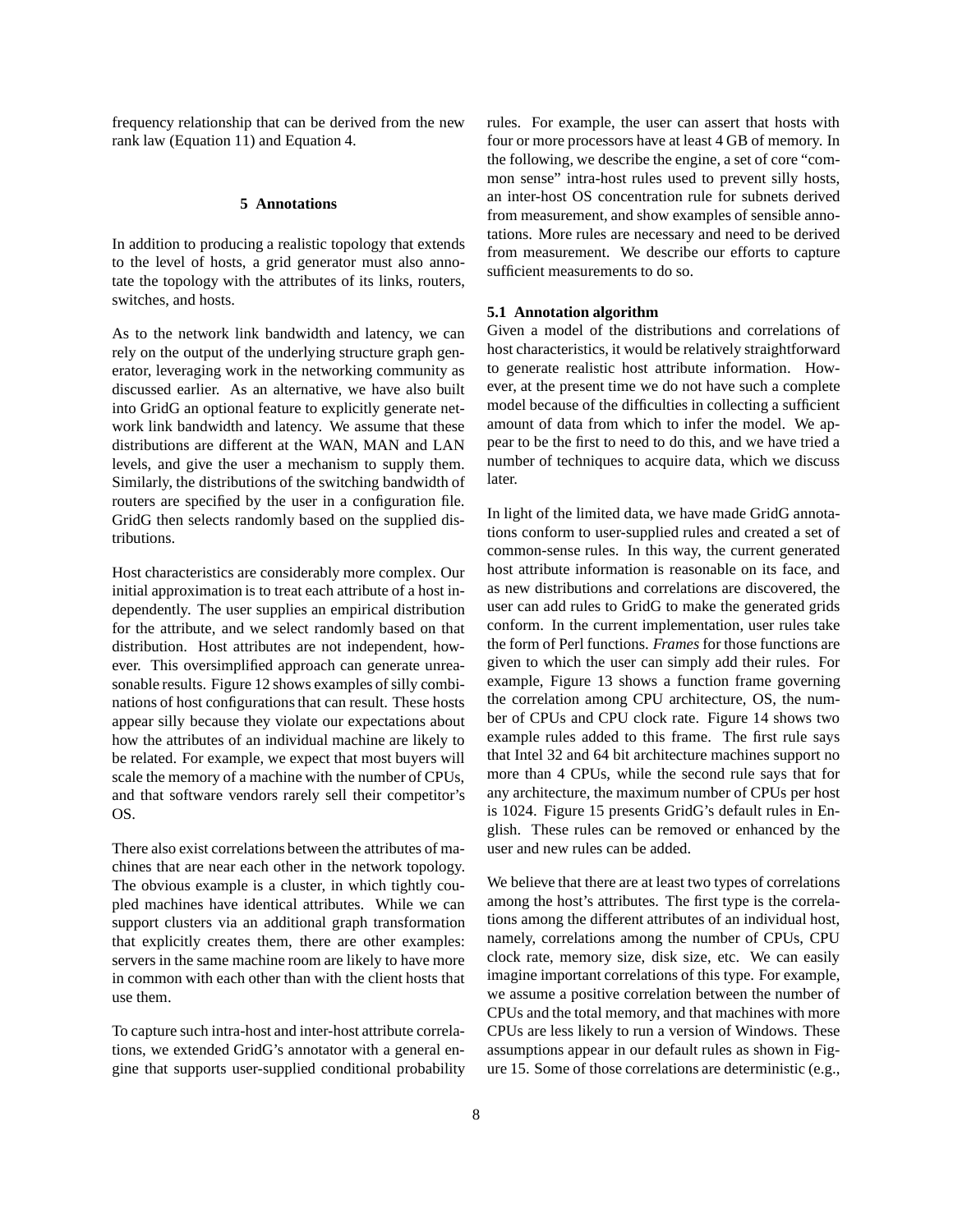| Host | <b>CPUS</b> |      | CPU MHZ Memory (MB) | Disk (GB) | Arch                | <b>OS</b>     | OS vendor | Current Load |
|------|-------------|------|---------------------|-----------|---------------------|---------------|-----------|--------------|
|      | 512         | 1200 | 256                 | 40        | IA32                | DUX           | Sun       |              |
|      | 16          | 1000 | 512                 | 800       | <b>PARISC</b>       | <b>NetBSD</b> | Microsoft |              |
|      |             | 1600 | 512                 | 160       | SPARC <sub>32</sub> | <b>DUX</b>    | RedHat    |              |
|      |             | 1800 | 65536               | 400       | IA32                | Solaris       | Microsoft |              |

**Figure 12:** Silly host configurations generated by the initial GridG annotator.

sub ARCHandOSandCPUrule { my (\$arch, \$OS, \$numcpu, \$cpuspeed) =  $@$ ; #add rules here

#rules end here return 1;

}

**Figure 13:** Rule frame governing the correlation among CPU architecture, OS, number of CPUs, and CPU clock rate.

```
sub ARCHandOSandCPUrule {
  my ($arch, $OS, $numcpu, $cpuspeed) = @_;
  #add rules here
  #example rule: Intel arch can't support more than 4 CPU/host
  if(($arch eq "IA32") || ($arch eq "IA64")){
    if($number > 4) {
       return 0;
    }
  }
  #example rule: Max num of CPU is 1024
  if($numcpu > 1024) {
    return 0;
  }
  #rules end here
  return 1;
}
```
**Figure 14:** Example rules.

a machine with 16 CPUs can't run windows as its operating system), and others are probabilistic (e.g., a machine with 32 CPUs is likely to have more memory per CPU than a 2 CPU machine, but not necessarily.)

The second type is a correlation between the attributes of machines that are near each other in the network topology, namely, correlations such as OS concentration on IP subnets as described in Section 5.2 and shown in Figure 23. This type of correlation is mostly probabilistic.

To make the GridG annotator conform to the first type of correlations, we assume a dependence tree as shown in

1. One CPU will have at least 64M memory.

- 2. One CPU will have at most 4G memory.
- 3. More CPUs, more likely to have bigger memory.
- 4. One CPU will have at least 10G disk.
- 5. More CPUs, more likely to have bigger disk.
- 6. More memory, more likely to have bigger disk.
- 7. More disk, more likely to have more memory.
- 8. Intel&Windows box will have at most 4 CPUs, other type may have up to 1024 CPUs.
- 9. Intel Arch and other Arch have different distributions of CPU MHZ.
- 10. Host load is not correlated to any other attributes.

## **Figure 15:** Default rules.



**Figure 16:** Dependence tree.

Figure 16. Host load is independent of other attributes in our model. Architecture is the root of the tree on the assumption that it is the most significant attribute, and that it largely decides what OSes can run on a host and how many CPUs it is likely to have. Clearly the OS vendor depends on the OS. We believe that memory and disk size is likely to grow with the number of CPUs on a machine.

With this dependence tree, we can make GridG conform to correlations by applying conditional probability, choosing the distribution of an attribute based on at-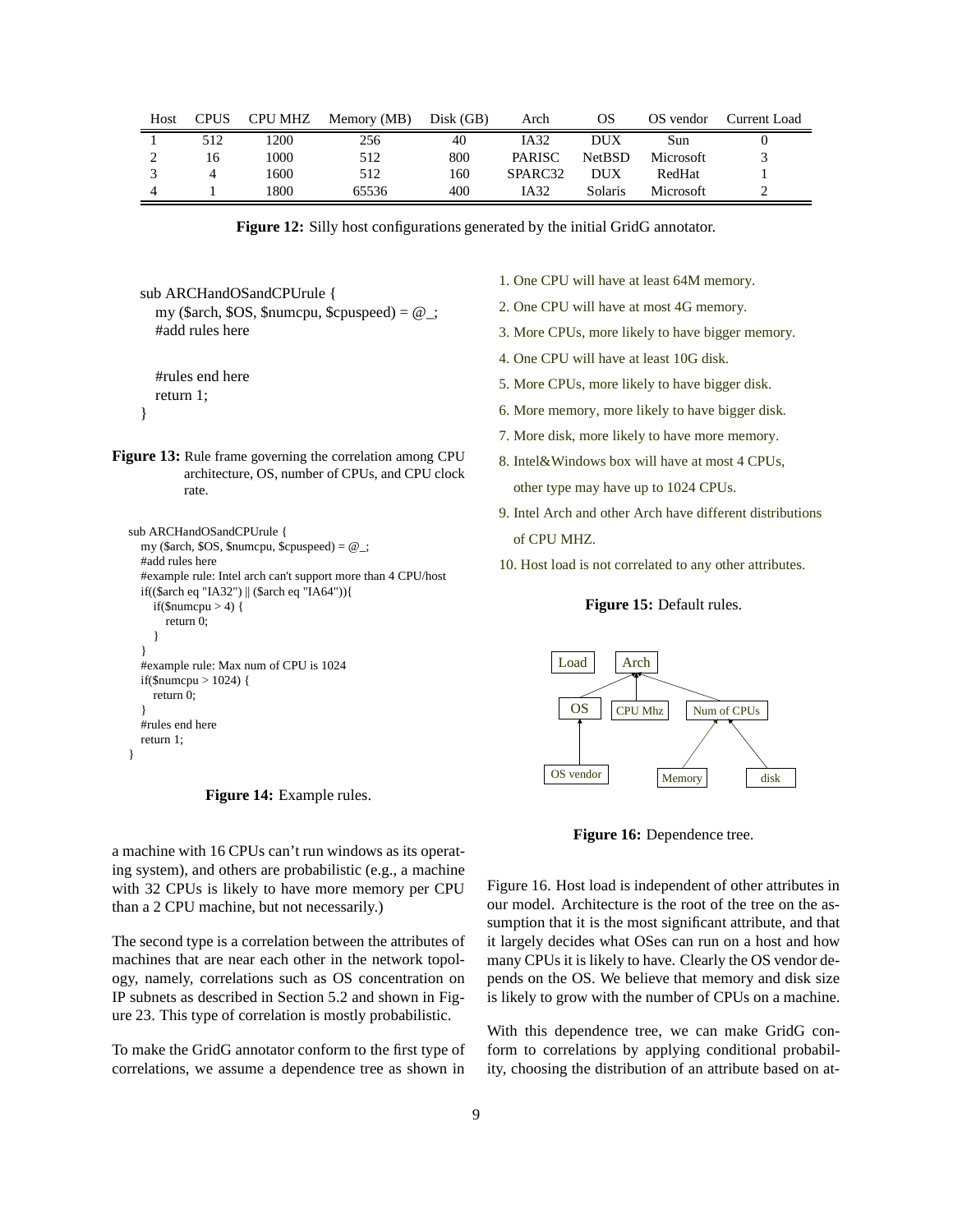

**Figure 17:** Example of conditional probability.

tributes picked before it. For example, we would first pick the architecture, then the number of CPUs based on that choice, and finally the amount of memory based on those two choices, as shown in Figure 17. This approach appears to work well in practice, generating sensible hosts. In the following, we present in detail the algorithm used to annotate the hosts on a LAN. This process is repeated for each LAN in the topology. To make the description easier to understand, we present the flow chart of the algorithm in Figure 18.

- 1. If the OS concentration feature (Section 5.2) is turned on, then, for each IP subnet (generated LAN in our topology) , select the OS concentration percentage  $P$  from the user configuration file. Next, select the dominant architecture for the subnet according to the user configuration file. Select the dominant OS according to the dominant architecture for the LAN. There is one dominant architecture and OS for each LAN.
- 2. For each host, generate architecture for the host according to distribution specified in the user configurable file. If the OS concentration feature is turned on, change the host architecture to the dominant architecture with probability P.
- 3. Architecture is subdivided into several groups, such as the Intel Architecture family, MIPS, etc. Each group has its own specified distribution for OS, number of CPUs and CPU clock rate in the configure file. Using the distributions, generate the OS according to the architecture type. If the OS concentration feature is turned on and the architecture has been changed to the dominant architecture, also change the generated OS to the dominant OS.
- 4. Using the distributions, generate CPU clock rate and the number of CPUs according to the architecture type.
- 5. Apply the user rule governing the correlation among architecture, OS, number of CPUs and CPU clock rate. If the rule is not satisfied, go back to the last step.
- 6. The number of CPUs is subdivided into several groups, such as the number of CPUs,  $n \leq 4$ ,  $4 < n < 32, 32 < n < 128$ , etc. Each group has its own memory and disk size distribution specified in the configuration file. The configuration is such that a group with a large number of CPUs has distributions for memory and disk size that are of higher mean than those for a group with a small number of CPUs. Within each group, we apply a *promotion probability function* and and a *promotion rate function* so that a machine with larger number of CPUs is more likely to increase its memory and disk. Optionally, we apply a *degradation probability function* and *degradation rate function* so that a machine with smaller number of CPUs is more likely to decrease its memory and disk, which is a strengthening mechanism for promotion probability and rate functions. We discuss these functions in more detail below.
- 7. Apply the user rule governing the correlation among the number of CPUs, memory size, disk size, and OS, architecture, and CPU clock rate. If the correlations are not satisfied, go back to last step.
- 8. Generate OS vendor according to its OS.
- 9. Apply the user rules governing the correlation between OS and OS vendor. If the correlation is not satisfied, go back to last step.
- 10. Generate a load value for the host according to the specified distribution in user configuration file.
- 11. Apply the user rule governing the correlation between load and other attributes. If it is not satisfied, go back to last step.
- 12. Apply the overall user rule governing architecture, OS, number of CPUs, CPU clock rate, memory size, disk size, OS vendor and load of the host, if it is not satisfied, go back to step 4.
- 13. If all the hosts on the LAN are annotated, go to next step, otherwise, go to step 2.
- 14. Terminate.

The promotion probability function and the degradation probability function map from the number of CPUs to a probability PP, the probability that memory and disk size will be increased (promotion) or decreased (degradation) based on a host's number of processors. A larger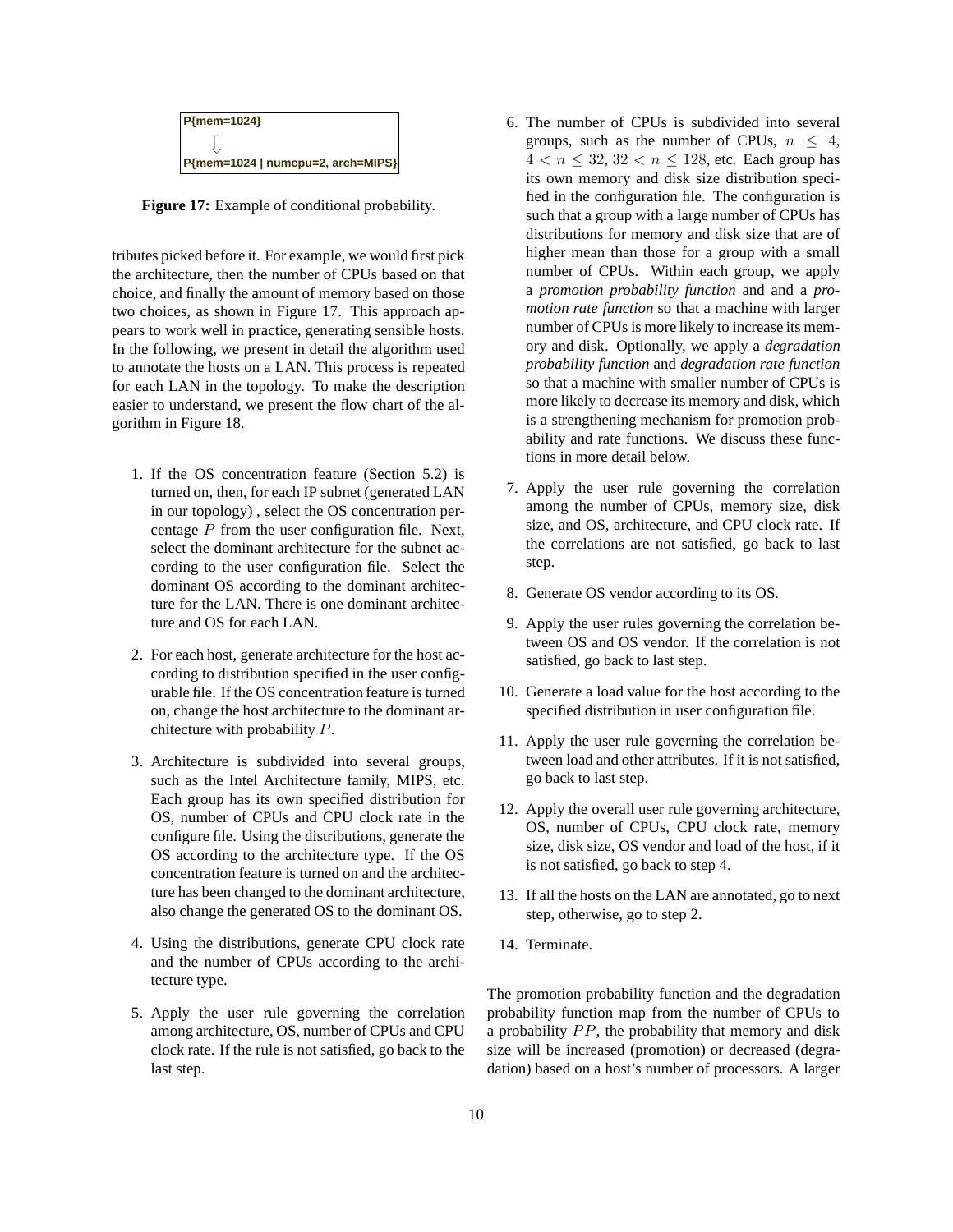

**Figure 18:** Flow chart of the algorithm.



**}**

**Figure 19:** Linear promotion probability function.

number of processors leads to an increased promotion and a decreased degradation probability. Paired with these are the promotion and degradation rate functions, which determine the extent to which memory and disk size will be changed. The default rate function dou-

#### **sub promotionProb**

```
{
  my($numcpu, $maxcpu, $mincpu) = @_;
  my $pp100;
  $pp100=100*sqrt(($numcpu-$mincpu)/($maxcpu-$mincpu));
  return $pp100;
}
```
**Figure 20:** Power promotion probability function.

|        | Promotion function Correlation coefficient |
|--------|--------------------------------------------|
| None   | 0.69                                       |
| Linear | 0.73                                       |
| Power  | 0.76                                       |



bles/halves the memory and disk size, but user can specify their own rate and promotion/degradation functions. Figure 19 shows a linear promotion probability function, while Figure 20 shows a power function where the probability of promotion increases faster with the number of CPUs.

Together, the promotion/degradation probability and rate functions control the correlation coefficient between number of CPUs and memory or disk sizes. Shown in Figure 21 is the influence of promotion probability and rate functions. If stronger correlations are required, both promotion and degradation probability and rate functions are chosen to increase faster with the number of processors.

This algorithm and the default rules work well and generate results that are sensible. More rules can be added as they are discovered. Figure 22 shows a few reasonable hosts generated by the current GridG implementation.

## **5.2 OS concentration rule**

The nmap port-scanning tool [19] has the ability to determine a host's operating system based on how its TCP/IP implementation behaves. We used nmap to scan 10 different class C IP networks, both at Northwestern and belonging to a company that maintains a popular web site. In each subnet we oberved OS concentration to various degrees, that is, there was typically one dominant operating system.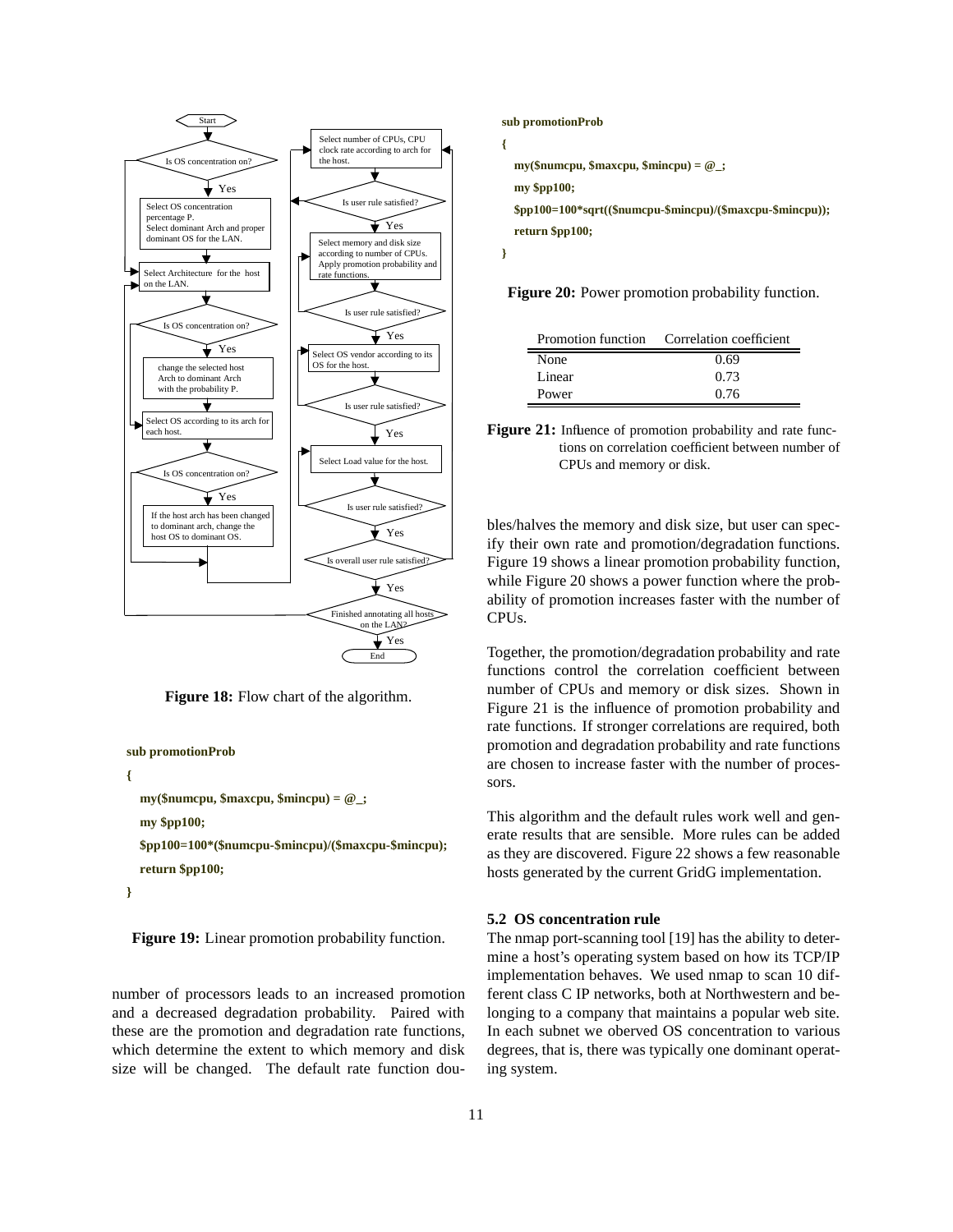| Host | <b>CPUS</b> | CPU MHZ | Memory (MB) | Disk (GB) | Arch                | OS            | OS vendor        | Current Load |
|------|-------------|---------|-------------|-----------|---------------------|---------------|------------------|--------------|
|      | 512         | 1200    | 65536       | 10240     | <b>MIPS</b>         | FreeBSD       | FreeBSD          |              |
|      | 16          | 1000    | 8192        | 800       | <b>PARISC</b>       | <b>NetBSD</b> | <b>NetBSD</b>    | 4            |
|      |             | 1600    | 1024        | 160       | SPARC <sub>32</sub> | Solaris       | Sun              |              |
|      |             | 1800.   | 512         | 80        | IA32                | Win2k         | <b>Microsoft</b> |              |

Organization Subnet Dominant OS Percentage of concentration Percentage of recognized OS  $\text{CS}$  1 Windows  $\text{79/95} = 83.2\%$  78% Department 2 Windows  $31/37 = 83.8\%$  81% 81%<br>3 Linux  $40/40 = 100\%$  100% 3 Linux  $40/40 = 100\%$ ECE 4 Solaris  $67/76 = 88.2\%$  65% Department 5 Solaris 41/41 = 100% 94% 6 Solaris 21/21 = 100% 96% 7 FreeBSD 214/214 = 100% 87% A popular 8 FreeBSD 187/187 = 100% 89% web site 9 FreeBSD 191/192 = 99% 92% 10 FreeBSD 72/73 = 99% 91% Total machines 976

**Figure 22:** Sensible hosts generated by current GridG annotator.

**Figure 23:** OS concentration observed in IP subnets.

Figure 23 shows the data for all the 10 subnets. Nmap couldn't recognize every host's OS from its TCP/IP fingerprints because nmap doesn't have fingerprints for all versions of every OS. However, notice that even if we assume that all the unrecognized OSes were of a type other than the dominant OS, we can still assert that OS concentration exists in all 10 subnets. Subnet 3 is known to be a Linux cluster but there is no cluster in subnet 4, 5 and 6.

People are very sensitive to the port scanning and therefore we have had to limit our activity. However, given this sample of 976 machines and 10 subnets, it seems likely that such OS concentrations occur on many subnets. It also appears sensible given that subnets are owned by individual organizations, and many organizations have standardized operating systems and even machines. Another factor is the existence of clusters in which every node has identical hardware and software. We have added this OS concentration behavior to the GridG rulebase as an optional feature.

## **5.3 Measurements for more rules**

To add more rules to GridG, we need a large random sample of hosts on the Internet or from a representative grid environment. For each host, we need information about its hardware and software resources, and a description of where it is on the network topology captured in the sample. We have considered the following ways of acquiring such a sample:

- Examine the contents of existing grid information service systems. We studied the (anonymized) dumps from several large grids and the dataset collected by Smith, et al [30], which was collected when there was a single MDS server. Smith's dataset was by far the largest, but it contained fewer than 1000 machines. Our conclusion is that existing systems don't contain enough data for our needs.
- Use SNMP scans. The default SNMP MIB provides almost all the information we need. However, most users have turned off SNMP on their hosts due to security concerns. This results in a small and biased sample.
- Use DMI/IPMI/OpenManage/etc. These are BIOS-level distributed management tools for PCs. The prospects here are not clear yet, but even if they could be used, they would provide a sample biased towards PCs.
- Write a virus. An innocuous virus that reported back host data and deleted itself after infecting several other machines would be highly effective, although the sample would be biased towards machines exhibiting the exploits used. We discarded this idea because of its ethical implications.
- Use hardware vendor sales data. If we knew of new machines being sold and attached to the net-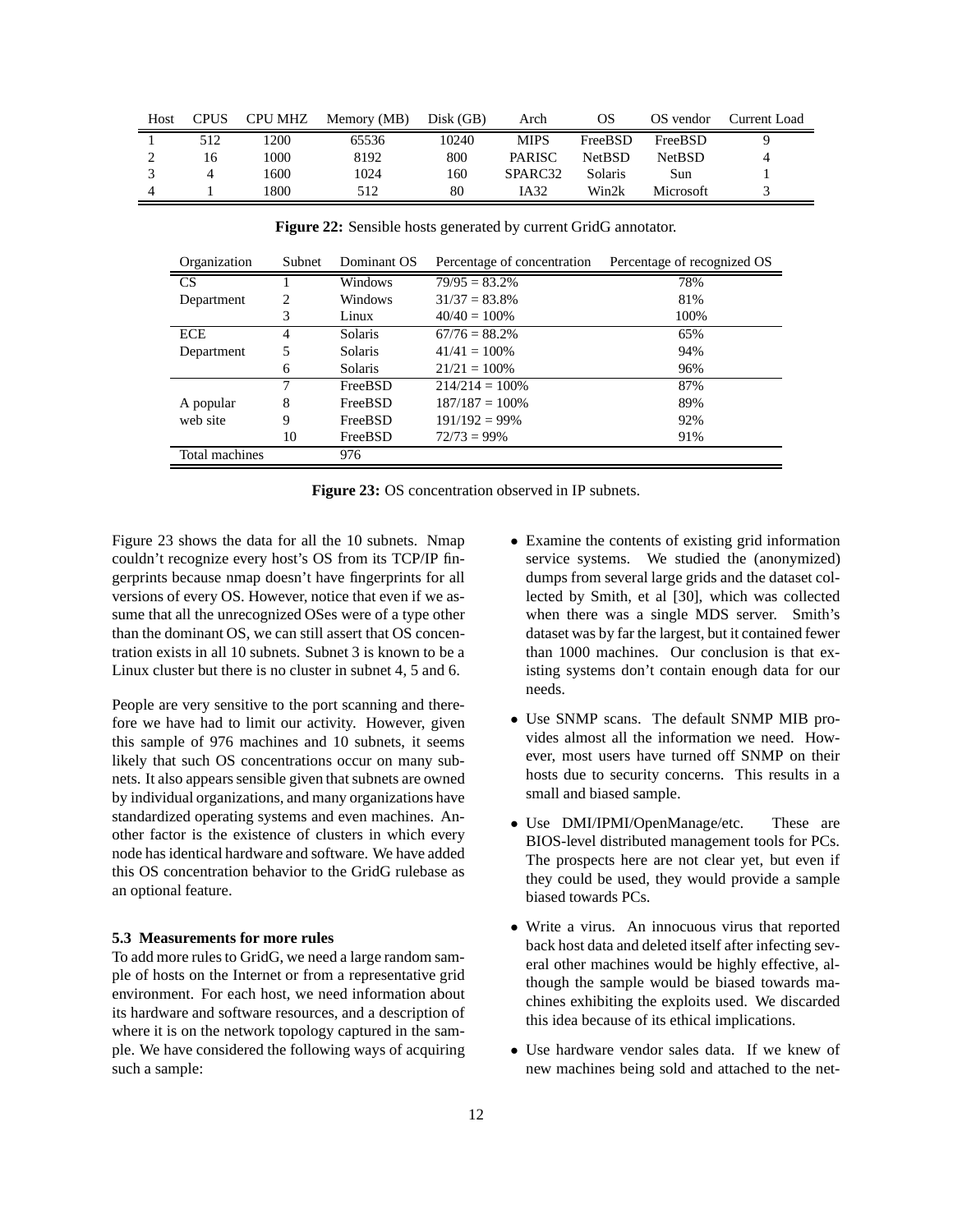work, we could at least derive distributions of their attributes. We attempted to acquire sales data from IBM, Dell, and HP, but were unsuccessful. These companies regard even aggregated sales data as proprietary information.

- Use OS vendor registration data. Hooking into the processes of OS registration would provide very detailed, if OS-biased information. We attempted to establish a relationship with Microsoft and with Red Hat, but were unable to do so.
- Use open source peer-to-peer software such as Gnutella. Gnutella has a large number of users, so we might expect that we could use it to acquire information about the host machines. Unfortunately, Gnutella doesn't expose any machine configuration data that would be of use to us.
- Continue to use network exploration tools such as nmap. While this was very successful in finding the OS concentration property, it is unclear how much more data it can produce. Also unfortunate, running such tools to explore a remote network is often perceived as a hostile act.

We continue to explore new ways to collect data to expand our rulebase.

# **6 Conclusion**

We have presented GridG, a tool for synthesizing realistic computational grids. GridG produces structured network topologies that obey the power laws of Internet topology. While developing GridG's topology generator, we found that two of the power laws (rank and outdegree exponent laws) are in conflict. We derived a new rank law from the outdegree law that conforms well with published data on actual topologies and has a power law like range. We speculate that this new law is a better approximation of rank behavior.

The topology annotation component of GridG can annotate the network according to user supplied empirical distributations and user conditional probability rules. Two kinds of correlations among hosts attributes are considered and built into GridG: correlations between an individual host's attributes and correlations between attributes on nearby hosts. We developed a basic set of rules that capture common sense intra-host correlations.

Through nmap based measurement, we observed OS concentrations in all the IP subnets we probed. We added this as an inter-host rule.

Developing additional rules will require more host measurement data to analyze. We have tried a number of techniques for acquiring such data and have been largely unsuccessful. We continue to explore ways to acquire a rich set of measurements from which to derive a larger rulebase for GridG annotations.

GridG version 1.0 is available online at the following URL: http://www.cs.northwestern.edu/ $\sim$ urgis/GridG.

## **Acknowledgments**

We would like to thank Dr. Huaien Li and Mr. Yi Qiao for discussions on this paper.

#### **References**

[1] AIDA, K., TAKEFUSA, A., NAKADA, H., MATSUOKA, S., SEKIGUCHI, S., AND NAGASHIMA, U. Performance evaluation model for scheduling in a global computing system. *International Journal of High Performance Computing Applications 14*, 3 (2000).

[2] AIELLO, W., CHUNG, F., AND LU, L. A random graph model for massive graphs. In *ACM Symposium on Theory of Computing* (2000).

[3] ALBERT, R., AND LASZLO BARABASI, A. Statistical mechanics of complex networks. *Reviews of modern physics 74* (2002).

[4] BANERJEE, S., LEE, S., BHATTACHARJEE, B., AND SRINIVASAN, A. Resilient multicast overlays. In *Sigmetrics 2003* (2003).

[5] BARABASI, A., AND R.ALBERT. Emergence of scaling in random networks. *Science* (1999), 509–512.

[6] BUYYA, R., AND MURSHED, M. Gridsim: A toolkit for the modeling and simulation of distributed resource management and scheduling for grid computing, 2002.

[7] CALVERT, K. L., AND DOAR, M. B. Modeling internet topology. *IEEE Communications Magazine* (1997).

[8] CASANOVA, H. Simgrid: A toolkit for the simulation of application scheduling, 2001.

[9] CZAJKOWSKI, K., FITZGERALD, S., FOSTER, I., AND KESSELMAN, C. Grid information services for distributed resource sharing. In *10th IEEE Symp. on High Performance Distributed Computing* (2001).

[10] DINDA, P., GROSS, T., KARRER, R., LOWEKAMP, B., MILLER, N., STEENKISTE, P., AND SUTHERLAND, D. The architecture of the remos system. In *10th IEEE Symp. on High Performance Distributed Computing* (2001).